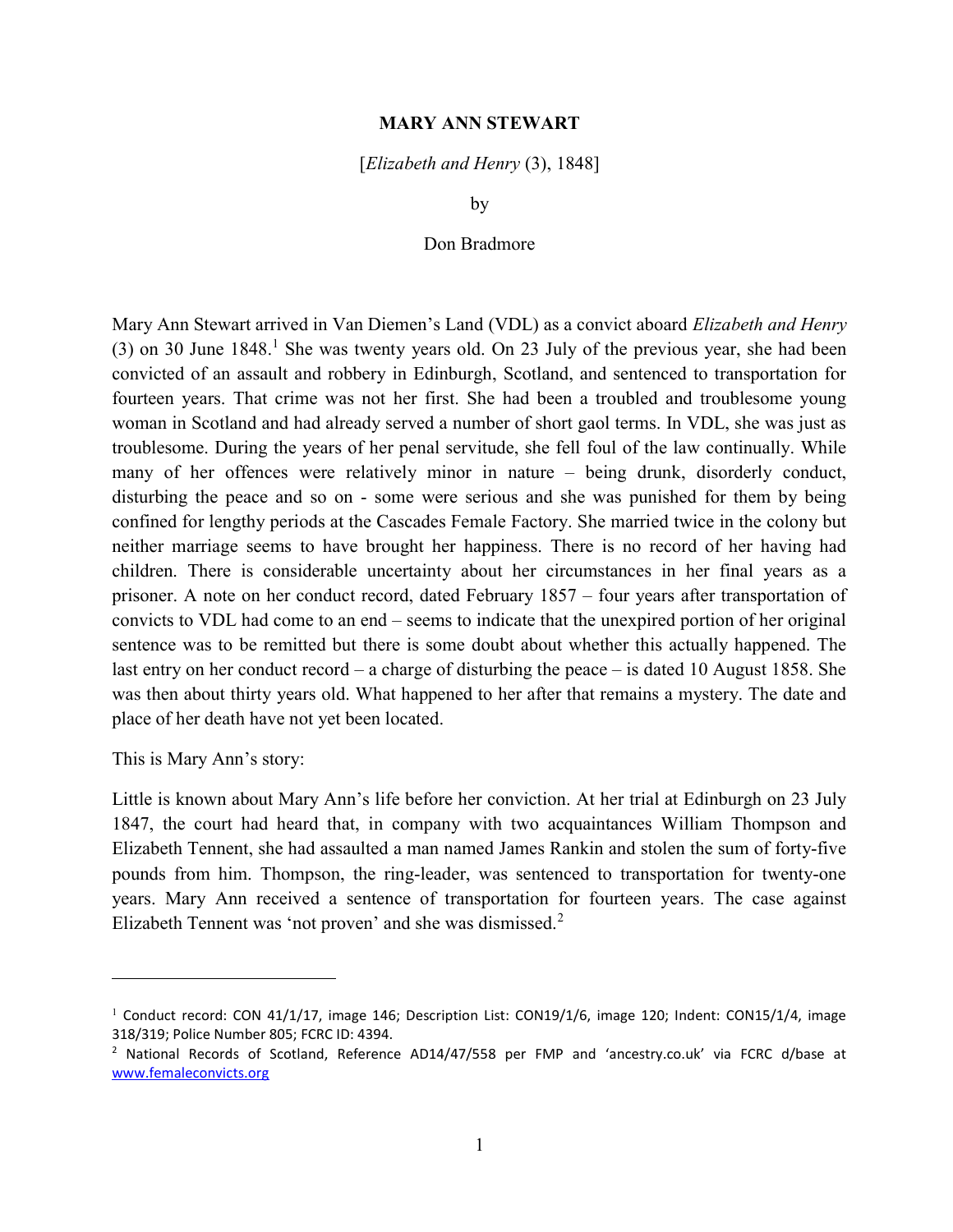After the trial, Mary Ann was taken from Edinburgh Gaol to Millbank Prison in London to await a vessel to take her to VDL. While there, two petitions begging mitigation of her sentence were forwarded to Sir George Grey, a Senior Minister of the Government and the Secretary of State for the Home Department.<sup>3</sup> The petitions give brief insights into Mary Ann's home life and character.

The first petition, presented by two businessmen who had known the Stewart family for many years, claimed that nineteen year-old Mary Ann had been born 'of most respectable parents in the city of Edinburgh' but had 'lost her father ten years ago' and had since 'remained under the care of her widowed mother'. However, 'a short time ago' she had begun 'a thoughtless career of folly (not crime)' and had been 'seduced from her anxious mother's protection … and induced to commit herself to that unfortunate affair for which she is now suffering.' The petition concluded with an earnest request that, because this was Mary Ann's first conviction, merciful consideration might be given to the 'severe' sentence she had received.<sup>4</sup>

The second petition was presented by Mary Ann's mother. She said that Mary Ann was her only living relative. She asserted that her daughter had been an accessory only to the crime and that the young man whom she was with at the time was the one responsible for it. She added that her daughter had broken her arm just two or three days before the incident and would have been quite incapable of playing any real part in an assault and robbery. She concluded her statement with the hope that the Secretary would see fit to recommend to Her Majesty that Mary Ann be kept 'in this country' rather than sent to the other side of the world.<sup>5</sup>

The Secretary was not moved one iota by the petitions. In deciding not to intervene, he was possibly influenced by a report of Mary Ann that he might have received from Edinburgh Gaol. It presented a picture of her that was in stark contrast to the one in the petitions. It stated that she had been '19 times in gaol' and that she had been 'on the town' – that is, a prostitute – for almost two years prior to her conviction.<sup>6</sup>

Eventually, Mary Ann was put aboard Elizabeth and Henry which, with 170 female prisoners, departed from Woolwich on 9 March 1848 and reached Hobart on 30 June that year.<sup>7</sup> Upon arrival, Mary Ann was described as being twenty years old, four feet and eleven inches (about 150 cms) tall, of a fresh complexion with brown hair and hazel eyes. On the inside of her lower

7http://members.iinet.au/~perthdps/convicts/shipsTAS.html

 $3$  At that time, the Secretary of State for the Home Department (normally referred to as the Home Secretary) was Sir George Grey (1799-1882), a Senior Cabinet Minister, who held the office from July 1846 to February 1852.

<sup>&</sup>lt;sup>4</sup> The businessmen were Mr. D. Kennedy, a book agent, and Mr. F. Gavin, a slater by trade. (Source: HO18/250; FMP; Contributor: K. Searson – via FCRC d/base at www.femaleconvicts.org)

<sup>&</sup>lt;sup>5</sup> Source: HO18/250; FMP; Contributor: K. Searson – via FCRC d/base at www.femaleconvicts.org.  $^6$  As for Note 5.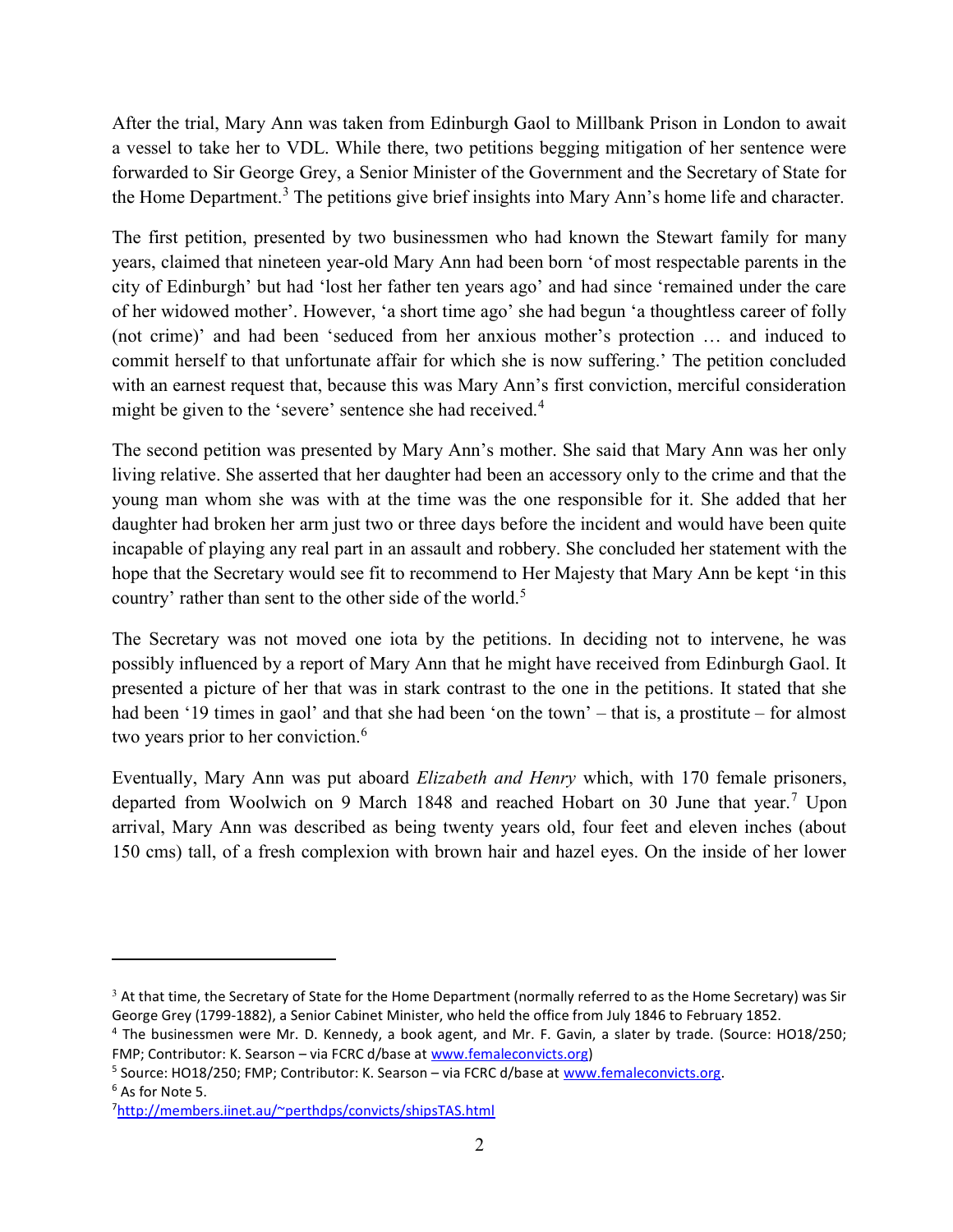right arm was a tattoo of an anchor and the initials 'JK' and 'AS'. She stated that she could both read and write. She was of the Presbyterian faith and a 'nurse girl' by occupation. <sup>8</sup>

After disembarkation, Mary Ann was taken to the Anson, the hulk of a former naval vessel that had been moored in the Derwent River near Risdon in 1844 to be used to house female convicts in order to alleviate the overcrowding at the Cascades Female Factory. She was kept there for a probation period of six months before being eligible to be hired into service by settlers.<sup>9</sup>

Soon after the completion of her probation, Mary Ann was in trouble with the law again. In fact, in her first year of service she was charged with offences on three separate occasions. On 10 September 1849, assigned to a Mr. Aughey of Hobart, she was charged with 'using obscene language' and sent to the Cascades Female Factory to serve two months' imprisonment, with hard labour. On 26 November, then in the service of a Mr. Ward, she was 'admonished' for being out after hours. On 17 December 1849, she was sent to the Female Factory again – this time for three months with hard labour - when charged with 'being (unlawfully) in a public-house at a quarter to eleven' at night. $10^{-10}$ 

On 23 July of the following year, a former convict by the name of Martin Heydon (seen also as Haydon, Hayden and Heyden) applied for permission to marry Mary Ann.<sup>11</sup> With approval granted, they were married at St. Joseph's Catholic Church, Hobart, on 12 August 1850. The marriage register shows Mary Ann as a twenty year-old 'spinster' and Haydon as a twenty-six year-old 'plasterer'.<sup>12</sup>

Haydon, born in County Roscommon, Ireland, had been in the colony since his arrival as a nineteen year-old aboard *Layton* (4) in September 1841.<sup>13</sup> Earlier that year, he had been convicted of house-breaking at the Liverpool Quarter Sessions, England, and sentenced to transportation for ten years. The report from the gaol where he was held while awaiting transportation to VDL described him as 'notoriously bad', commenting that he had been in gaol six times previously for crimes including theft and pick-pocketing. His conduct record in VDL shows that he was a difficult prisoner. Constantly in trouble, he was punished regularly for new offences ranging from insolence, insubordination, refusing to work, neglect of duty and misconduct to more serious crimes such as fighting with a fellow prisoner and attempting to abscond. He had served a number

<sup>8</sup> CON41-1-17, image 146.

<sup>&</sup>lt;sup>9</sup> CON41-1-10, image 59; https://www.femaleconvicts.org.au/convict-institutions/probation-stations/anson

<sup>10</sup> CON41-1-17, image 146.

<sup>&</sup>lt;sup>11</sup> Heydon: Conduct record, CON33-1-10, image 97; Permission to marry, CON52-1-3, pages 214,215; Mary Ann was probably twenty-two rather than twenty.

<sup>12</sup> RGD37/517/1850, Hobart.

<sup>&</sup>lt;sup>13</sup> Haydon's convict vessel is shown as *Layton* (4) in some lists of convict ships and as *Layton* II (3) in others.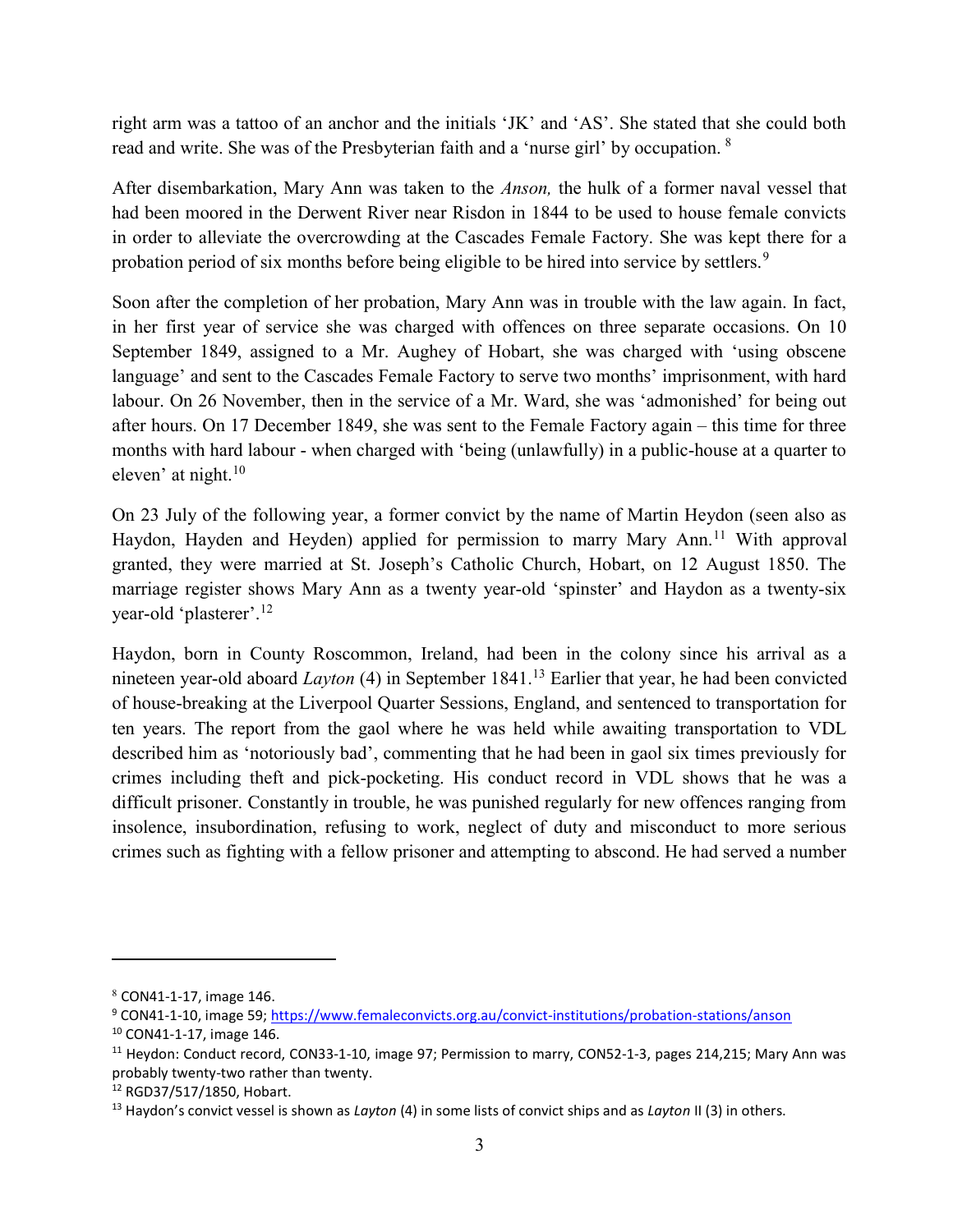of short terms in gaol, usually with hard labour, sometimes in solitary confinement and, on more than one occasion, in chains.  $14$ 

Nevertheless, by the end of 1848 Heydon had been granted a ticket of leave. In late 1849 he received a conditional pardon and in early January 1851 – just a few months after his marriage to Mary Ann – his term of servitude had been completed and he was issued with a certificate of freedom.

After the marriage, Mary Ann and Heydon lived together in Brisbane Street, Hobart – but they were not together there for long.<sup>15</sup> Shipping records in VDL reveal that, on 19 February 1851 – just six months after the marriage – Heydon left the colony as a steerage passenger aboard the ship Shamrock bound for Melbourne.<sup>16</sup> Did he ever return? There is no record of him in VDL after this time.<sup>17</sup> Had he simply walked away from the marriage? If so, was Mary Ann aware that he was leaving her? Had he made any provision for her in his absence?

There are no answers to these questions yet – but desertion of convict wives by their husbands was very common at the time. Newspapers of the day railed frequently against the cruelty of men who, having served their time as convicts, sailed away from VDL leaving their penniless ticketof-leave wives dependent on the government.<sup>18</sup> That this was prohibited by law did little to deter deserting husbands.<sup>19</sup>

In Tasmania's Convicts: How Felons Built a Free Society, Alexander (2014) pointed out that, after Victoria was settled in the 1830s, as many as 35,000 people - convicts and former convicts among them - might have left VDL to go there, some in search of higher wages, others to escape their convict past. Most of them never returned. The discovery of gold in Victoria in mid-1851 led to even more men deserting their wives and children and heading for the diggings on the mainland.<sup>20</sup> Shipping records in VDL reveal that more than 19,000 men left the colony in 1852 alone.<sup>21</sup>

In fact, so many convicts and former convicts went to Victoria at that time that politicians in that colony became greatly alarmed. Horrified at the number of immigrants from VDL who had been

<sup>14</sup> CON33-1-10, image 97.

<sup>&</sup>lt;sup>15</sup> See HTG 25 March 1851 – as quoted on Mary Ann's 'Absconding' page of FCRC website, with acknowledgement to the Founders and Survivors project. (See https://researchdata.ands.org.au/founders-survivors-project/187173) <sup>16</sup> Source: POL/220/1/1, p.331 at https://stors.gov.au/POL220-1-1, image 331.

<sup>&</sup>lt;sup>17</sup> See FCRC website; it is noted there that Heydon died but no record of his death has been located in Tasmania, Victoria or NSW.

<sup>&</sup>lt;sup>18</sup> See, for instance, The Courier (Hobart), 22 December 1849, p.2.

<sup>&</sup>lt;sup>19</sup> See, for instance, The Britannia and Trades' Advocate (Hobart), 9 September 1847, p.2; Hobarton Guardian, or, True Friend of Tasmania (Hobart) 22 December 1849, p.3.

<sup>&</sup>lt;sup>20</sup> Alexander, A. (2014). Tasmania's Convicts: How Felons Built a Free Society. Sydney: Allen & Unwin, pp.166-167; https://link.springer.com/referenceworkentry/10.0007%2F978-94-007-6179-7\_51-1

<sup>&</sup>lt;sup>21</sup> See eGold: A Nation's Heritage @http://www.egold.net.au/blogs/EG0006b.htm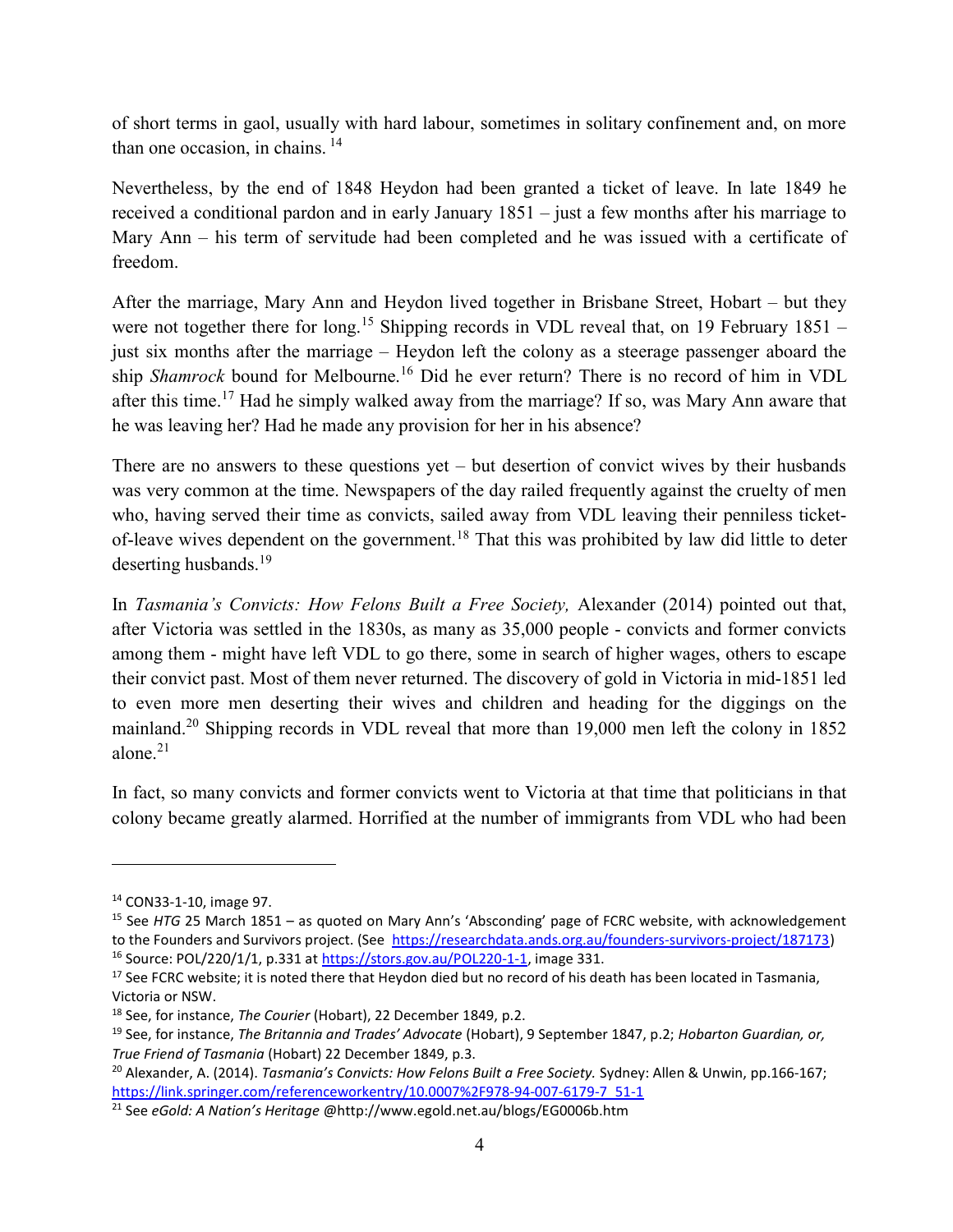found guilty of crimes since their arrival in Victoria and were now serving time in the Melbourne gaol, they introduced a Convicts' Prevention Bill into the parliament. The Bill, aimed at prohibiting entry to that colony of any convicted persons who had not served the entire term of their original sentence, regardless of whether or not they had received conditional pardons, so offended the citizens of VDL that they petitioned the Queen to disallow it. However, when the governor of Victoria was ordered to repeal the Act, the parliament passed an even stronger one – and, until as late as 1867, convicted felons discovered in Victoria were returned to Tasmania.<sup>22</sup>

The date of Haydon's departure makes it unlikely that he had left Mary Ann to try his luck on the Victorian goldfields because it was too early for him to have heard of the great fortunes that were soon being made at places like Clunes, Castlemaine, Ballarat and Bendigo. There is little doubt, however, that he would have joined in the mad rush for the precious metal that occurred shortly after his arrival in Victoria. Most men in the colony did!<sup>23</sup>

Although Mary Ann was probably hurt economically by her husband's leaving her, she might not have been greatly disturbed by it emotionally. The marriage had not produced children and she had never adopted the 'Heydon' surname. Moreover, as soon as Heydon was gone, she took the opportunity to abscond.

On 25 March 1851, the Hobart Town Gazette reported that, a week earlier, Mary Ann had fled from the home she had shared with Heydon in Brisbane Street and that a reward of five pounds was offered for information leading to her arrest. She was not apprehended until October 1852.<sup>24</sup> Where had she gone at this time? How had she lived?

When Mary Ann was eventually discovered, she was ordered to serve eighteen months with hard labour at the Cascades Female Factory but even in prison she was rarely able to stay out of trouble for long. While there, she was punished seven times for breaches of discipline – misconduct, refusing to work, failing to clean her room, talking in chapel, defacing a book, washing after hours and making frivolous complaints about her rations. She was usually punished for these misdemeanours by having to spend three days in solitary confinement, fed only on bread and water.<sup>25</sup>

Mary Ann appears to have learnt little from this gaol experience. On 16 May 1854, once again assigned to a settler, she was charged with 'being out of her bed room at an improper hour and

<sup>&</sup>lt;sup>22</sup> Alexander, A. (2014). op.cit; see also Convicts Prevention Bill in The Courier (Hobart), 13 October 1852, p.2; Tasmanian Colonist (Hobart), 11 November 1852, p.2.

 $^{23}$  Haydon departed VDL in Feb. 1851 but the first payable goldfield in Victoria – at Clunes – was not opened until about July of that year. The first NSW gold rush – at Bathurst – occurred in May 1851.

 $24$  CON 41/1/17, image 146; see also Mary Ann's 'Absconding' page on FCRC website which acknowledges the Founders and Survivors (FAS) project. (See https://researchdata.ands.org.au/founders-survivors-project/187173); FAS references to Mary Ann's absconding in HTG 25 March 1851 and apprehension in HTG 26 October 1852.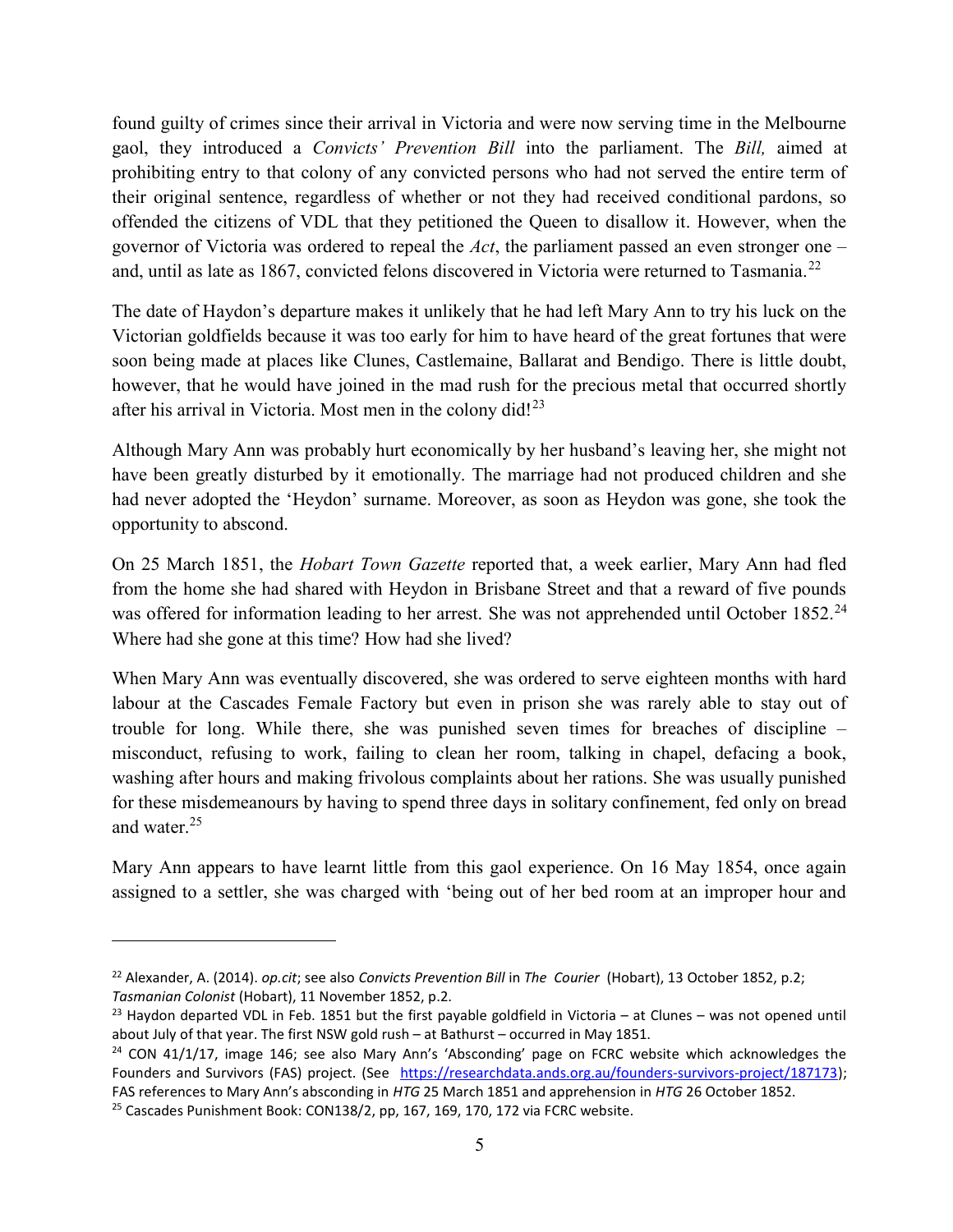found in the man-servant's room under the influence of liquor'. She was ordered back to the Cascades to serve another nine months with hard labour.<sup>26</sup>

It is interesting to speculate on whether Mary Ann might have seen the irony in her situation as she began this new term of imprisonment. Would she have been aware that, a year or two earlier, the forced transportation of convicts to VDL had been abandoned and that there was much agitation in the colony for its name to be changed to Tasmania to counter the 'stain' of the convict associations of the 'Van Diemen's Land' name? Would she have wondered how different her life might have been had these changes occurred just a few short years earlier?<sup>27</sup> She might have known, however, that as she was only about halfway through her term of fourteen years transportation, the changes that were taking place were unlikely to make any difference to her circumstances. And so, her life went on as it had since her arrival as a convict – with one spell of trouble after the next.

In December 1854, she absconded again and, although she seems to have been apprehended quickly this time, she was sentenced to another eighteen months' gaol with hard labour. In January 1856, she was imprisoned again when found guilty of stealing money. In 1857, she was charged four times – in February for being drunk while in service, in March for being out after hours, in July for disturbing the peace and in September for some unspecified misconduct.<sup>28</sup>

However, the year 1857 also brought better news. In July, Mary Ann was granted a ticket of leave and – even more significantly – in November she married again.

Her new husband, William Binns, was also a former convict. He had arrived in the colony aboard Tory (2) on 18 March 1847. He was then twenty-five years old and single. He had been found guilty of stealing clothes in his native Dublin in April 1846 and sentenced to seven years' transportation. His gaol report described him as an 'extremely bad character with a stubborn, vicious temper' and noted that he had been convicted five times previously. In VDL, his behavior was no better. He was charged with offences many times and, in April 1852, his term of transportation was increased to fifteen years after he was found guilty in the Supreme Court, Hobart, of 'feloniously assaulting and robbing' a man.<sup>29</sup>

Nevertheless, by September 1857 he had been granted a ticket of leave and on 13 October of that year applied for permission to marry Mary Ann.<sup>30</sup> They were married at St. Georges Church of

<sup>26</sup> CON 41/1/17, image 146.

<sup>&</sup>lt;sup>27</sup> https://www.abc.net.au/local/photos/2013/01/31/3680442.htm; the last convict ship to VDL with male prisoners, St. Vincent (3), arrived at Hobart on 26 May 1853; the last ship with female prisoners, Duchess of Northumberland (2), arrived 21 April 1853; see http://members.iinet.net.au/~perthdps/convicts/shipsTAS.html. <sup>28</sup> CON 41/1/17, image 146.

<sup>29</sup> CON33/1/85, image 19;

<sup>&</sup>lt;sup>30</sup> CON33/1/85, image 19; permission to marry: CON52/1/7, page 44.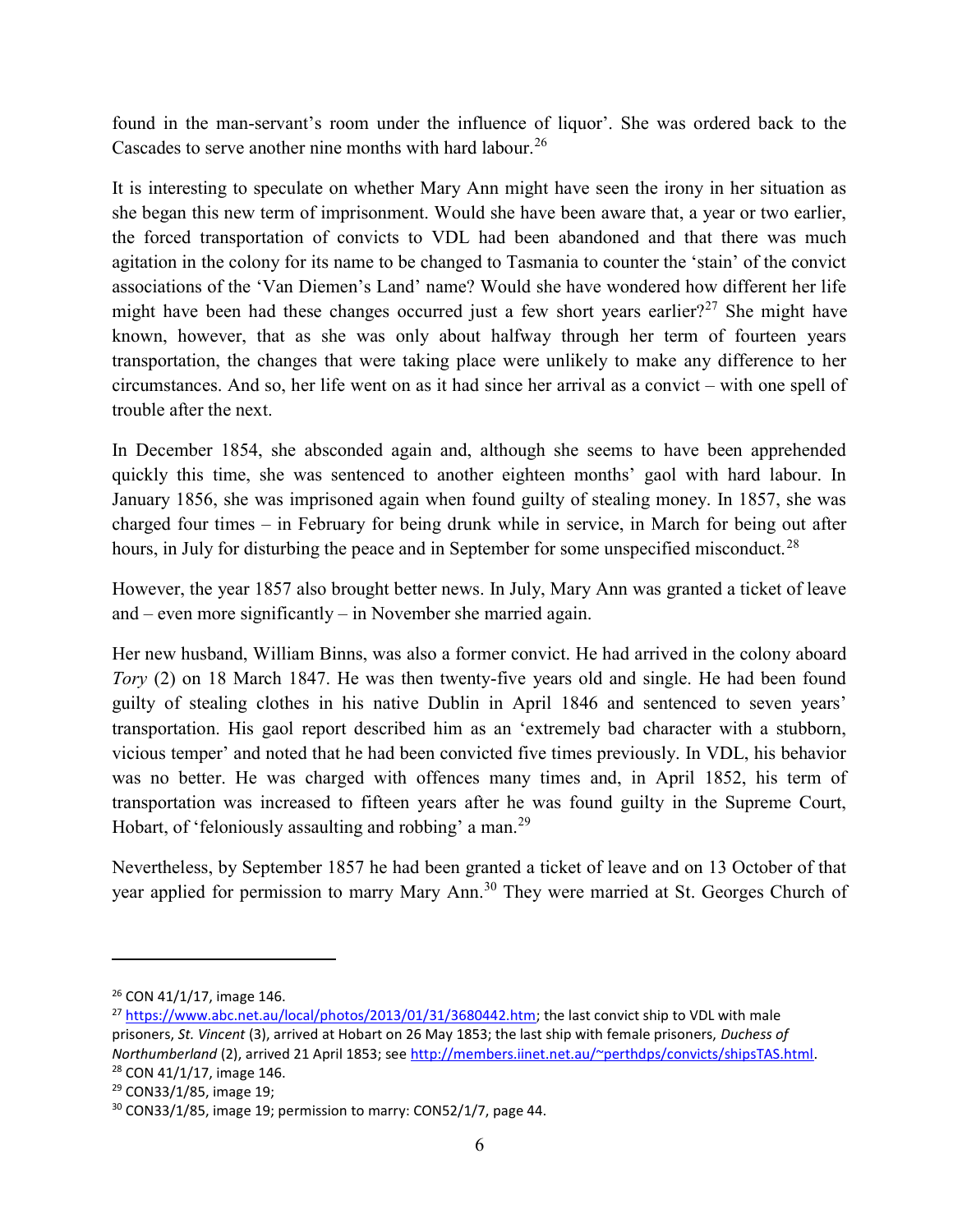England, Battery Point, Hobart, on 1 November.<sup>31</sup> The marriage entry shows Binns's age as thirty-two, Mary Ann's as twenty-six. (Both were probably two or three years older!) Binns's occupation is shown as 'labourer'. Interestingly, Mary Ann, whose surname is shown as 'Stewart', is described as a 'widow'. This is puzzling! Was she not legally Mary Ann Heydon? And did she have information that Heydon had died?

Convict documents reveal that Mary Ann and Binns spent little time together after the marriage. Both continued to offend and to serve time in prison for their separate offences.

In early 1858 – just two months after the marriage - Mary Ann was charged with absconding again but that charge was dismissed when it was discovered that she had not run off but had simply failed to notify the authorities of the new place of residence that, apparently, she and Binns now shared. Nevertheless, she spent three months in gaol for that misdemeanor. Later that same year, she was charged again with disturbing the peace – and the ticket of leave she had been granted before her marriage was revoked.<sup>32</sup>

In early 1858, Binns was also gaoled for three months when the authorities discovered that he had soldier's clothing in his possession. In July 1858, he was sent back to prison for another six months for the theft of money. His ticket of leave was revoked. In July 1859, he was tried again in the Supreme Court for the serious crime of breaking and entering and sentenced to another four years of penal servitude.<sup>33</sup>

Disappointingly, little more is known about the life of Mary Ann or her husband. The entries on the convict documents of both are difficult to read and interpret after 1859 – the result, perhaps, of less attention being given to the documents after the cessation of transportation and the renaming of the colony. However, they seem to indicate that Mary Ann and Binns had both received - or were eligible to receive - conditional pardons by 1863. By that time, Mary Ann would have been about thirty-five, Binns about forty.

What happened to them after that remains a mystery. Neither seems to have come to the attention of the authorities again.

The death of a 'William Binns', aged sixty-one, was recorded at Fingal, Tasmania, on 24 October 1881. The age seems about right but whether or not this was Mary Ann's husband has not been verified.<sup>34</sup> There were other men of that name in Tasmania at the time.<sup>35</sup>

<sup>31</sup> Marriage: RGD37/244/1857, Hobart.

<sup>32</sup> CON 41/1/17, image 146.

<sup>33</sup> CON33/1/85, image 19.

<sup>&</sup>lt;sup>34</sup> Death of William Binns (not verified): RGD35/192/1881, Fingal.

<sup>35</sup> Three convicts named William Binns were transported to VDL between 1833 and 1847: see Tasmanian Names Index at https://linctas.ent.sirsidynix.net.au/client/en\_AU/names/